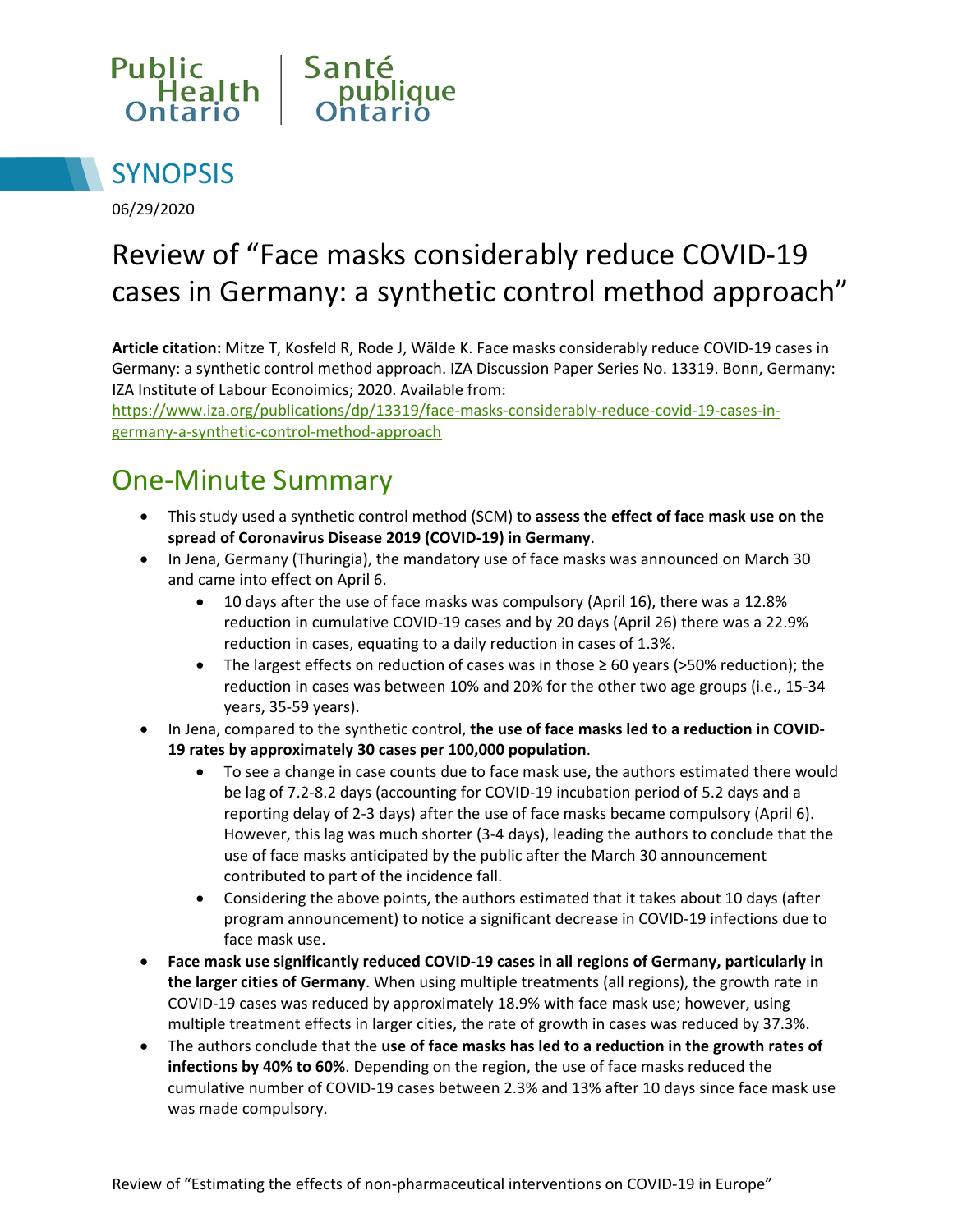## Additional Information

- SCMs, as described by [Abadie 2019,](https://economics.mit.edu/files/17847) are used to "estimate the effects of aggregate interventions, that is, interventions that are implemented at an aggregate level affecting a small number of large units (such as a cities, regions, or countries), on some aggregate outcome of interest."
- In this study, the authors apply SCM to single and multiple units (cities and regions in Germany), where they compare a single treatment unit (city of Jena; on April 6, Jena was the first city to introduce use of face masks on public transit and in retail shops) to multiple synthetic control units (remaining cities and regions). The author's approach takes advantage of the fact that the date when face masks became compulsory varied by city and region.
- Heinsberg, Germany (North Rhine-Westphalia region) was heavily impacted by COVID-19 and was a part of the donor pool of regions used to construct the synthetic Jena. Therefore, there is a potential for overestimation of the effect of face masks. Changing the donor pool (baseline synthetic control: removing Heinsberg or other cities and regions) did not have a significant impact on the size of the face-mask effect in Jena.
- The authors tested whether cities that did not make face masks mandatory on April 6 have also seen a reduction in COVID-19 cases. In other words, analyses were performed on similar-sized cities in Thuringia, using pseudo-treatment effects of face mask use on April 6. These cites showed that there was a significantly higher or a similar number of COVID-19 cases compared to their synthetic controls. These placebo-in-space tests indicate that the face mask-effect seen in Jena was not due to other factors or interventions.

### PHO Reviewer's Comments

- It is not known from this ecological analysis the extent and quality of uptake of mask wearing, the type of masks worn, and if the demonstrated benefit is related to source control, protecting the wearer, or a combination thereof. It is possible there were other public health measures taken in Jena at this time that confound this finding (i.e. physical distancing), and the impact of behavioural change due to mandatory masking was not addressed. However, the authors do note that the timing of the introduction of face masks was not affected by other overlapping public health measures as a general "lock down" had been in place for two weeks.
- This report has not been peer-reviewed, and conclusions should be interpreted with caution.

### Citation

Ontario Agency for Health Protection and Promotion (Public Health Ontario). Review of "Face masks considerably reduce COVID-19 cases in Germany: a synthetic control method approach". Toronto, ON: Queen's Printer for Ontario; 2020.